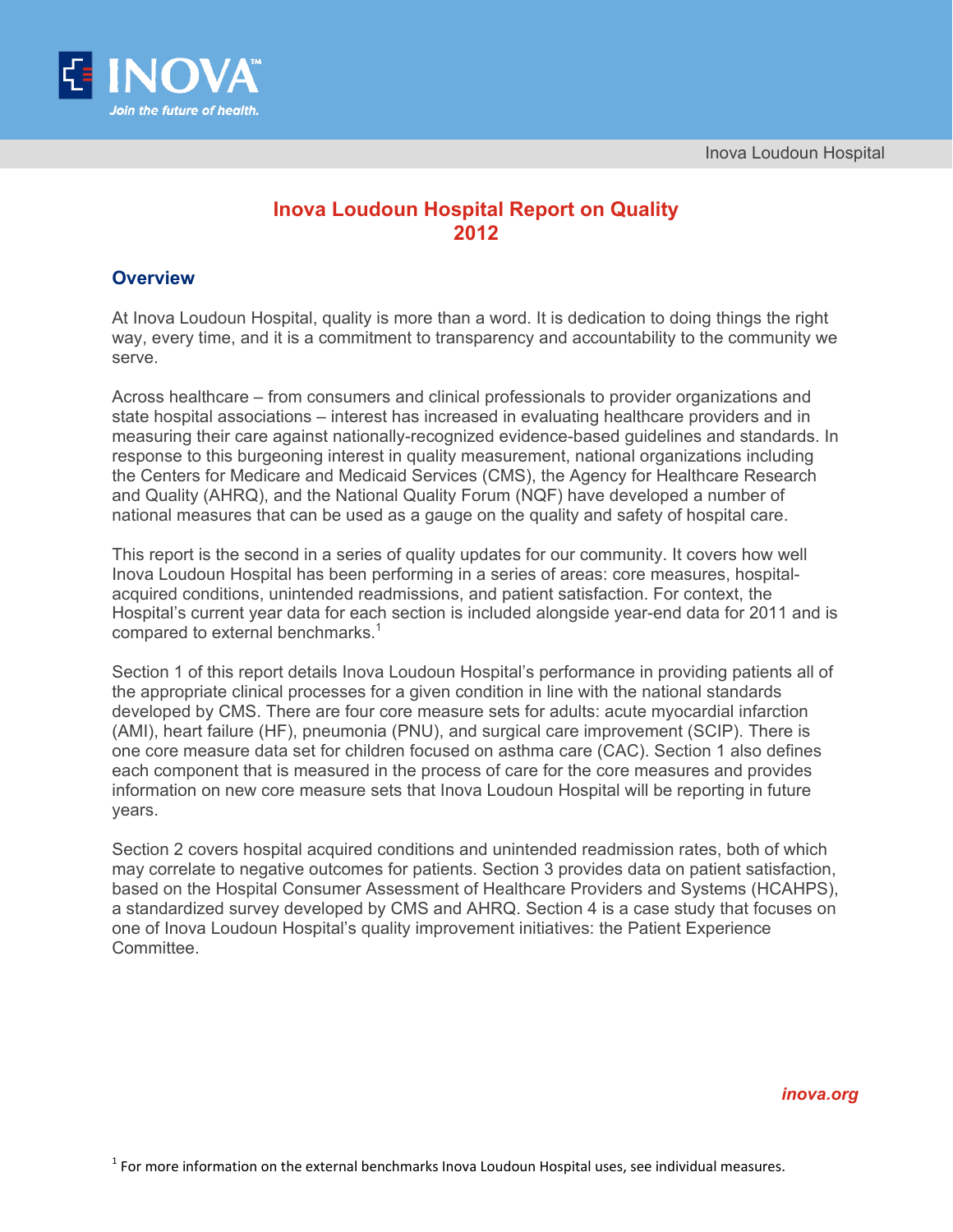## **Section 1: 2012 Core Measures Performance**

Inova Loudoun Hospital's performance is measured against internal quality goals for the year and compared to national benchmarks. CMS and the Joint Commission have developed benchmarks for individual core measures, which are represented in each table. Inova also measures each hospital's performance against system-wide "perfect care" goals that Inova sets each year. "Perfect care" is the term Inova uses to indicate when a patient has received all of the appropriate core measure components for a given condition in line with the national standards developed by CMS. "Perfect care" is an all-or-nothing measure<sup>2</sup>. In other words, if the hospital staff does not do every core measure component completely, that patient does not count toward "perfect care" totals<sup>3</sup>. This year's core measures target is to achieve "perfect care" in 95 percent of cases.

#### **Acute Myocardial Infarction (AMI)**

The AMI core measure is composed of three data sets, tracking the percentage of patients who:

- are given aspirin on discharge, to prevent or dissolve blood clots,
- receive percutaneous coronary intervention (PCI) to remove the artery blockages that cause heart attack within 90 minutes of arrival (also known as "door-to-balloon" time), and are prescribed a statin at discharge to lower cholesterol.

| .              |                 |           |                 |
|----------------|-----------------|-----------|-----------------|
|                | <b>ILH 2011</b> | II H 2012 | Nat'l Benchmark |
| <b>Aspirin</b> | 99%             | 99%       | 100%            |
| PCI 90 min.    | 89%             | 94%       | 100%            |
| Statin         | 98%             | 99%       | 100%            |

#### **Table 1: Acute Myocardial Infarction Core Measure Performance**

Inova Loudoun Hospital's 2012 scores for AMI have met or exceeded 2011 levels in all three components. The hospital's "door to balloon" scores have increased significantly. Overall, 97 percent of AMI patients received "perfect care" this year.

 $^2$ Measurement of these core elements of care are often only measured individually. Inova "Perfect Care" measures the percent of patients who received "all" elements of recommended care considered together collectively.<br><sup>3</sup> If a patient is assessed for a core measure component but does not receive it because it was medically inappropriate for tha

individual that core measure component does not impact "perfect care" calculations.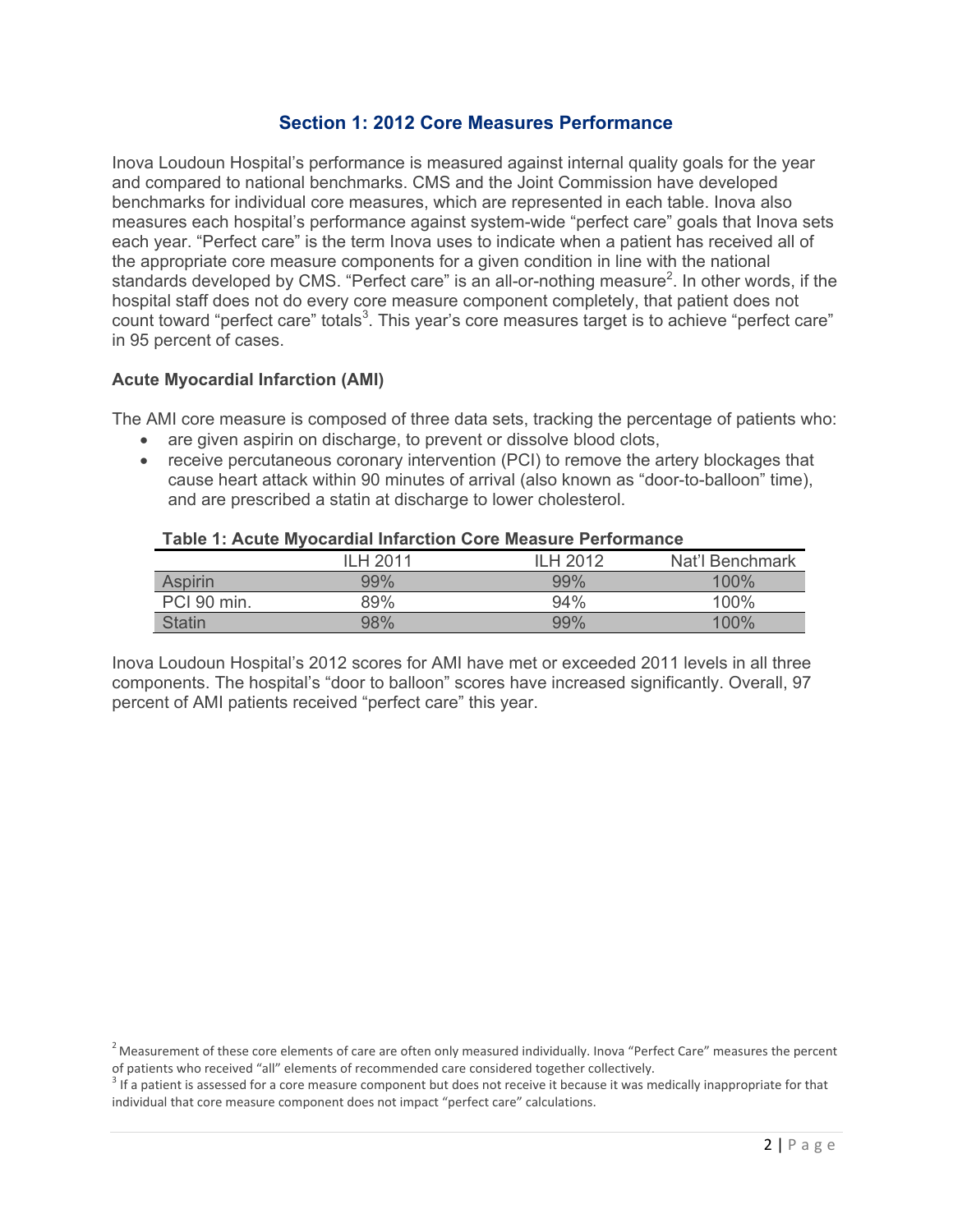## **Heart Failure (HF)**

The core measures for HF have three components that measure the percentage of patients who:

- receive an evaluation of how well their heart's left chamber is pumping (**assessment for left ventricular systolic dysfunction, or LVSD**),
- are given an **ACE inhibitor or ARB medications** that treat heart attack, heart failure, or decreased heart function, and
- are given written **discharge instructions** or other educational material that covers activity level, diet, discharge medications, follow-up appointments, weight monitoring, and steps to take if symptoms worsen.

## **Table 2: Heart Failure Core Measure Performance**

|                        | ILH 2011 | ILH 2012 | Nat'l            |
|------------------------|----------|----------|------------------|
|                        |          |          | <b>Benchmark</b> |
| <b>LVSD Assessment</b> | 100%     | 99.5%    | 100%             |
| ACE/ARB                | 100%     | 100%     | 100%             |
| Discharge Instruct.    | 100%     | 99.5%    | $100\%$          |

Inova Loudoun Hospital's scores for the HF core measure are comparable to its excellent performance in 2011. Overall, 99 percent of heart failure patients treated at Inova Loudoun Hospital received "perfect care" this year.

## **Pneumonia (PNU)**

The two components of the pneumonia core measure track the percentage of patients who:

- have an initial **emergency room blood culture performed prior to the administration of the first hospital dose of antibiotics** to determine which antibiotic will work best, and
- are given the **most appropriate antibiotics** for the patient's specific infection.

#### **Table 3: Pneumonia Core Measure Performance**

|                                      | ILH 2011 | ILH 2012 | Nat'l Benchmark |
|--------------------------------------|----------|----------|-----------------|
| BC performed prior to<br>antibiotics | 99%      | 99%      | 100%            |
| Appropriate antibiotics              | 89%      | 99%      | 100%            |

Inova Loudoun Hospital's year-end data for 2012 show an improvement over 2011 levels for the PNU core measure. Overall, 99 percent of patients hospitalized with pneumonia received "perfect care" in 2012.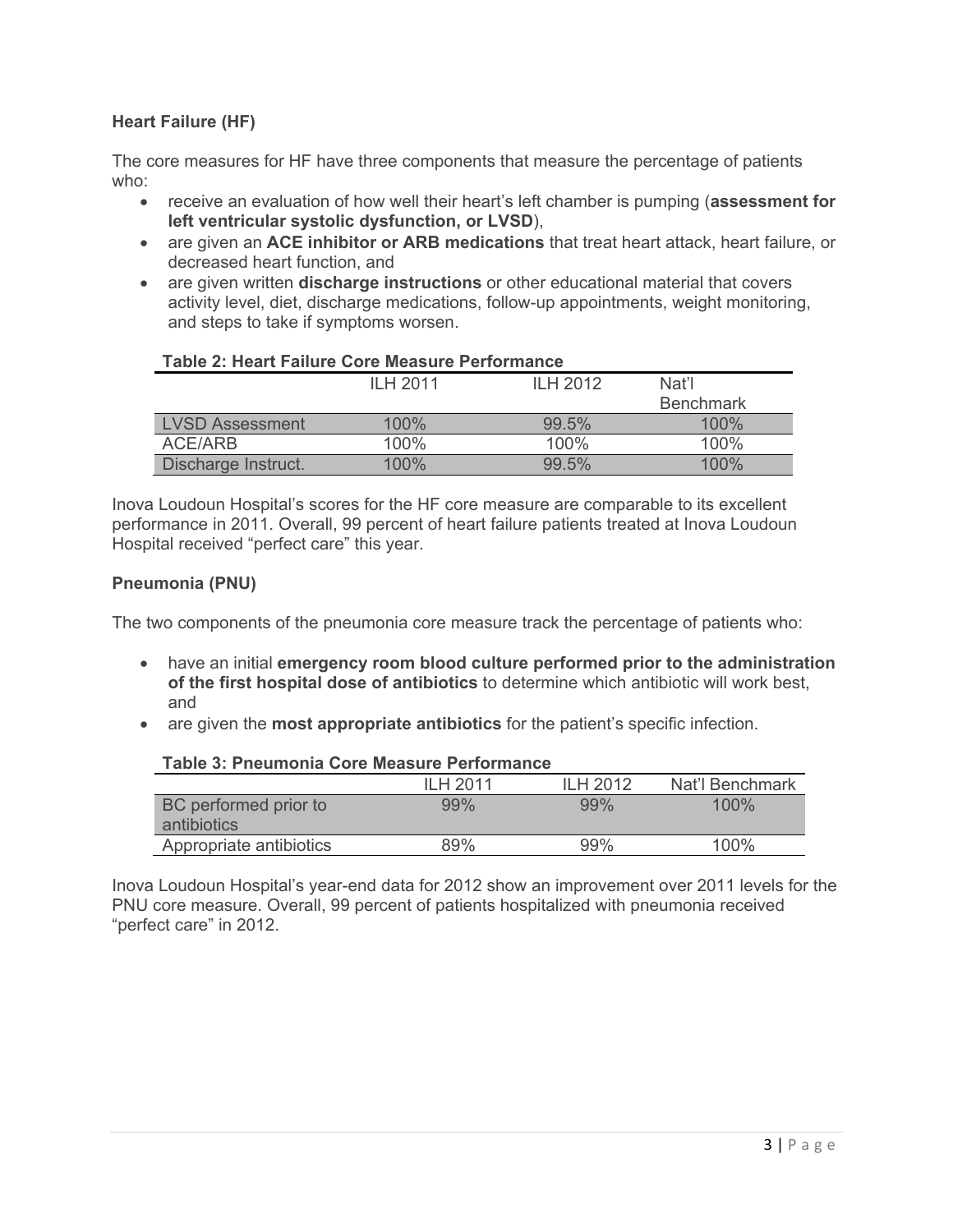#### **Surgical Care Improvement Program (SCIP)**

There are eight components to the SCIP core measure, which fall into three categories: steps taken to prevent blood clots, steps taken to prevent infections, and steps taken to manage cardiac medications patients are taking.

To prevent blood clots, we track the percentage of surgery patients:

- whose doctors ordered treatments to prevent blood clots (DVT) after certain types of surgeries, and
- who got treatment at the right time (within 24 hours before or after their surgery) to help prevent blood clots (DVT) after certain types of surgery.

To prevent infections, we collect data on the percentage of surgery patients:

- who were **given an antibiotic at the right time** (within one hour before surgery) to help prevent infection,
- who were **given the right kind of antibiotic** to help prevent infection,
- whose preventive **antibiotics were stopped at the right time** (within 24 hours after surgery),
- whose **blood sugar (blood glucose) was kept under good control** in the days right after surgery,<sup>4</sup> and
- whose **urinary catheters were removed within 2 days** after surgery to reduce the risk of infection.

We also track measures to manage cardiac medication during surgery, including the percentage of surgery patients:

 who were taking heart drugs called beta blockers before coming to the hospital and were **kept on the beta blockers** during the period just before and after their surgery.

#### **Table 4: Surgical Care Improvement Program Core Measure Performance**

|                             | <b>ILH 2011</b> | <b>ILH 2012</b> | Nat'l Benchmark |
|-----------------------------|-----------------|-----------------|-----------------|
| <b>DVT Prevention</b>       | 88%             | 99%             | 100%            |
| <b>Treatment ordered</b>    |                 |                 |                 |
| <b>DVT Prevention</b>       | 98%             | 97%             | 100%            |
| Treatment given             |                 |                 |                 |
| <b>Antibiotic Timing</b>    | 97%             | 99%             | 100%            |
| <b>Antibiotic Selection</b> | 99%             | 97%             | 100%            |
| Antibiotic                  | 98%             | 99%             | 99%             |
| <b>Discontinuation</b>      |                 |                 |                 |
| <b>Glucose Control</b>      | N/A             | N/A             |                 |
| <b>Urinary Cath</b>         | 91%             | 99%             | 99%             |
| Removal                     |                 |                 |                 |
| <b>Beta Blockers</b>        | 100%            | 97%             | 100%            |

4 This SCIP component applies to hospitals that perform cardiac surgery. It is not applicable to Inova Loudoun Hospital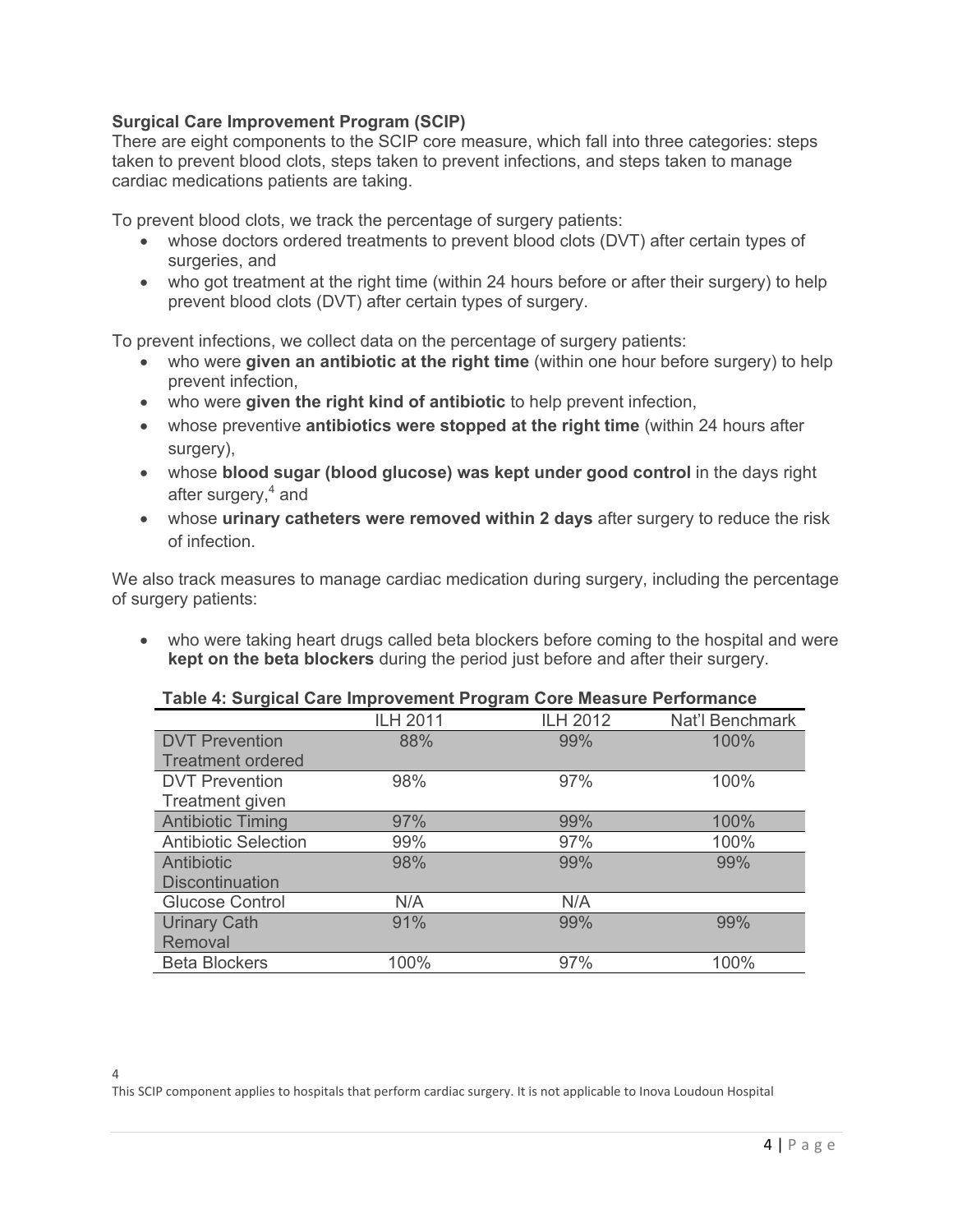Inova Loudoun Hospital has improved or maintained its perfect care percentages in four categories. For 2012, 93 percent of surgical patients received "perfect care."

#### **Children's Asthma Care (CAC)**

To assess the quality of children's asthma care, we collect data in three areas. We track the percentage of children who:

- received reliever medication while hospitalized for asthma,
- received systemic corticosteroid medication (oral and IV medication that reduces inflammation and controls symptoms) while hospitalized for asthma, and
- received a home management plan of care document while hospitalized for asthma.

|                            | II H 2011 | II H 2012 | Nat'l Benchmark |
|----------------------------|-----------|-----------|-----------------|
| <b>Reliever medication</b> | $100\%$   | $100\%$   | N/A             |
| Systemic corticosteroid    | $100\%$   | $100\%$   | N/A             |
| Home Mgmt. Plan of Care    | 72%       | 92%       | N/A             |

#### **Table 5: Children's Asthma Care Core Measure Performance**

It should be noted that Inova Loudoun Hospital's data for CAC is based on a small sample size.

#### **New Core Measures in 2012: Immunizations (IMM) and Emergency Department (ED)**

CMS and The Joint Commission have developed immunization measures that apply to all hospital inpatients. These two components, which are new in 2012, track the overall percentage of patients who receive the pneumococcal and influenza vaccinations. As this is the first year of data collections for this core measure, national benchmarks have not yet been established and CMS continues to make adjustments to the measurement tools. Inova Loudoun Hospital will begin reporting on this core measure once all of the 2012 data has been collected and the core measure components have stabilized.

CMS and The Joint Commission have also introduced a new core measure set that focuses on a hospital's performance in its **emergency department**. The two components measure the median arrival to departure time for admitted patients, which measures how long patients wait before being admitted to the hospital, and the median decision to departure time, which measures how long it takes for patients to be admitted to the hospital once the decision has been made to admit them. As with the immunizations core measure, this is the first year of data collection for these ED core measure components. Future quality reports will offer comparative data and national benchmarks.

#### **Perfect Care**

The Inova system-wide goal for 2012 was to achieve "perfect care" for 95 percent of patients. Inova "Perfect Care" measures the percent of patients who received "all" the core measure elements of recommended care (as described above) measured collectively. In 2012, Inova Loudoun Hospital has met or exceeded Inova's "perfect care" target for eight of the 12 months (see Chart 1). Chart 2 shows the YTD overall "perfect care" totals for each core measure.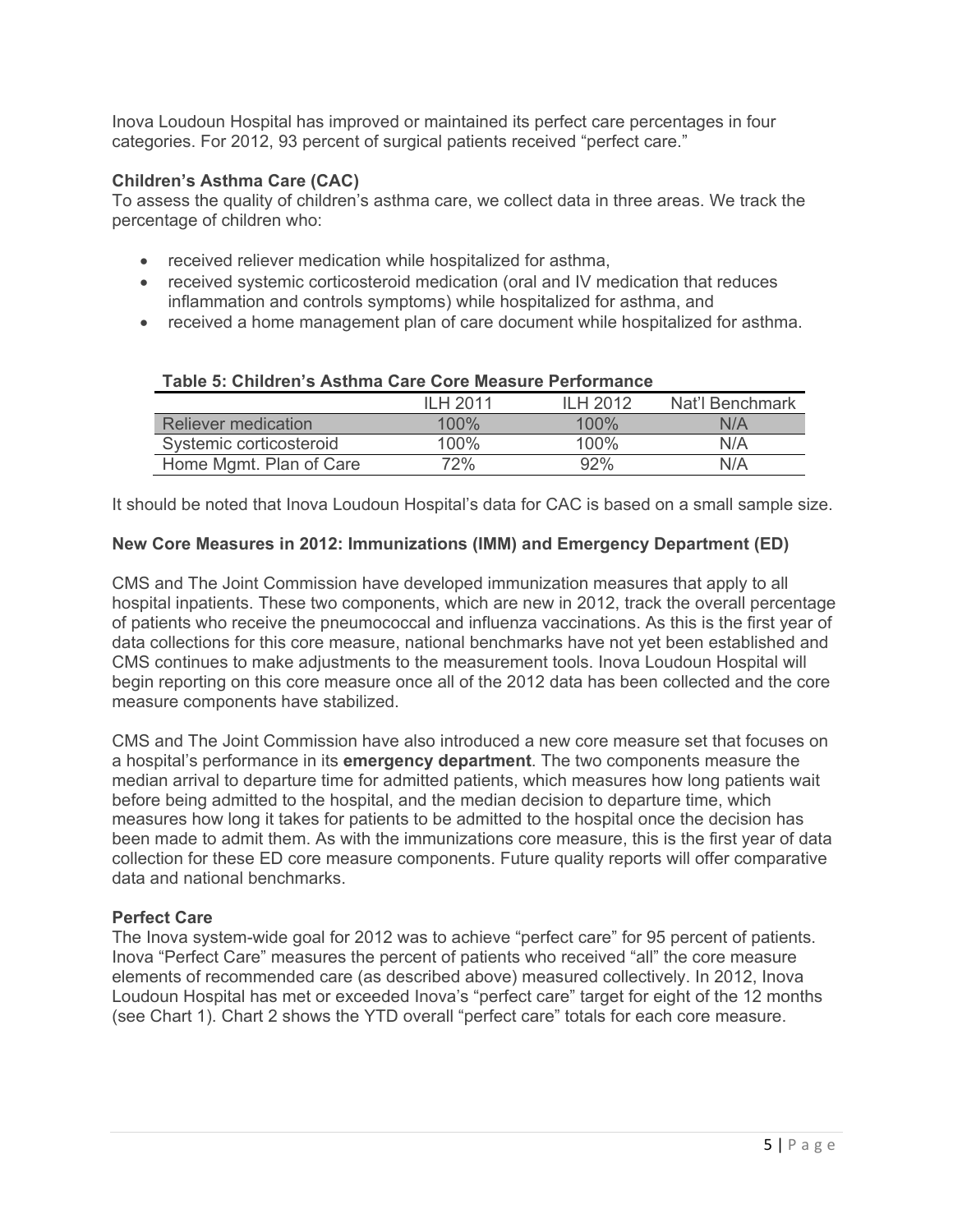

A total of 96 percent of patients received "perfect care" during 2012, exceeding Inova's systemwide target. In 2011, 94 percent of patients received "perfect care" at Inova Loudoun Hospital, a percentage that also exceeded the system-wide quality target for 2011.



**Chart 2: Core Measures "Perfect Care"**

As Chart 2 shows, Inova Loudoun Hospital improved its percentages in four of the five core measures, in some cases by a significant margin.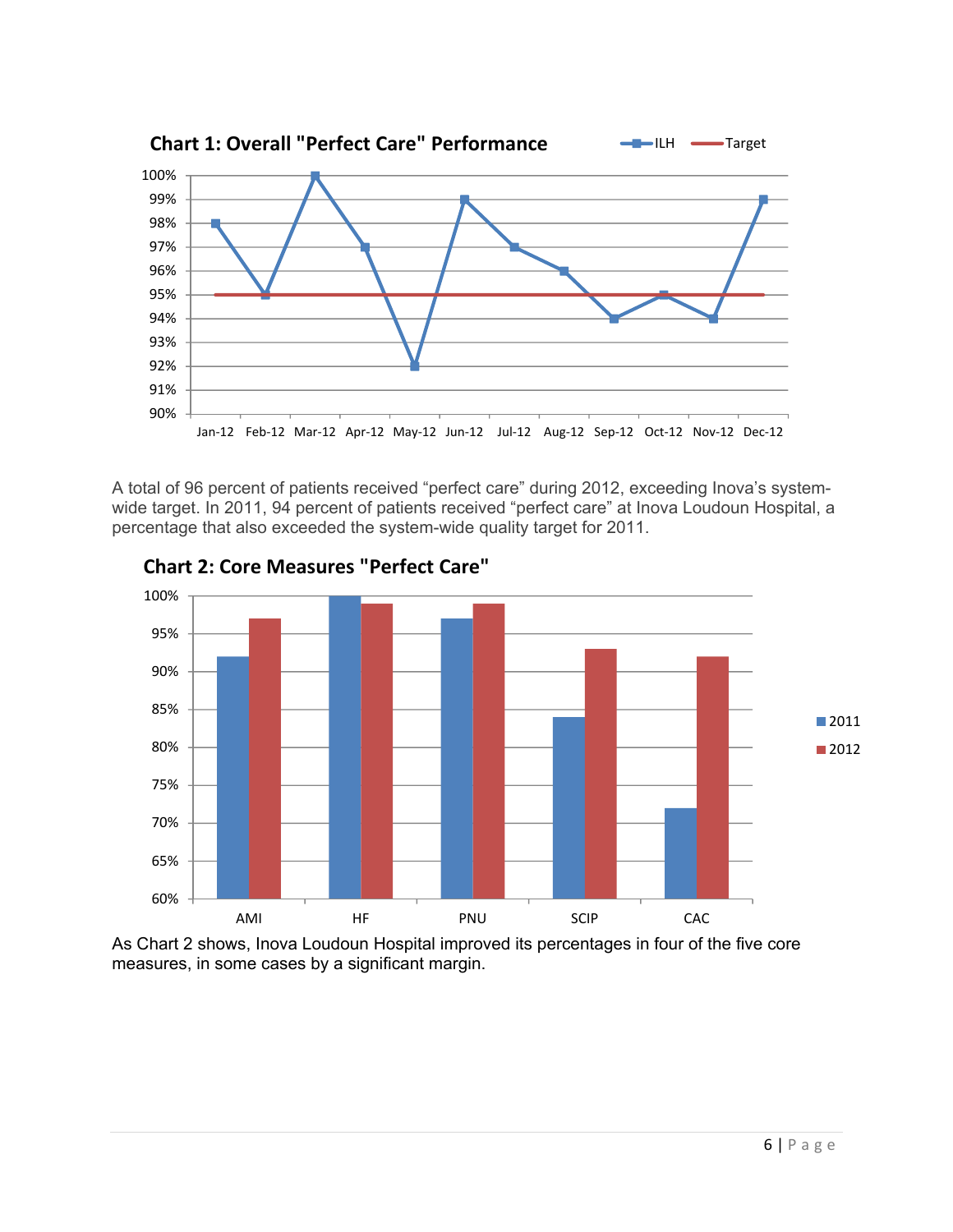## **Section 2: Other Quality Indicators**

#### **Unintended Hospital Readmissions**

Patients who have been discharged after being hospitalized naturally want to stay out of the hospital. Moreover, when a patient needs to be readmitted within a short time, it may result in a poorer long-term outcome for that individual. According to CMS, "Patients who receive better care both during their hospitalizations and their transition to the outpatient setting will likely have improved outcomes, such as survival, functional ability, and quality of life."

As a result of this correlation between hospital readmission and patient outcomes, CMS tracks how many patients are readmitted to the hospital within 30 days of having been discharged (known as 30-day readmission rates). In particular, CMS tracks patients aged 65 an older who have been hospitalized with a primary diagnosis of acute myocardial infarction (AMI), chronic obstructive pulmonary disorder (COPD), diabetes (DB) heart failure (HF), or pneumonia (PNU).

#### **Acute Myocardial Infarction (AMI) Readmissions**

Chart 3 shows how Inova Loudoun Hospital's readmission rate for AMI patients compared to the expected readmission rate calculated by CMS.



## **Chart 3: AMI Readmission Rates**

Inova Loudoun Hospital's 30-day readmission rate for AMI was below the CMS benchmark for five out of 12 months. Due to an unusually high rate of readmissions in March, the hospital's year-to-date average for 30-day readmissions is 15.15 percent, which exceeds the CMS benchmark of 12.48 percent. In May, June, August and December, however, Inova Loudoun Hospital had zero readmissions.

 $=$ ILH  $=$   $\blacksquare$  CMS Benchmark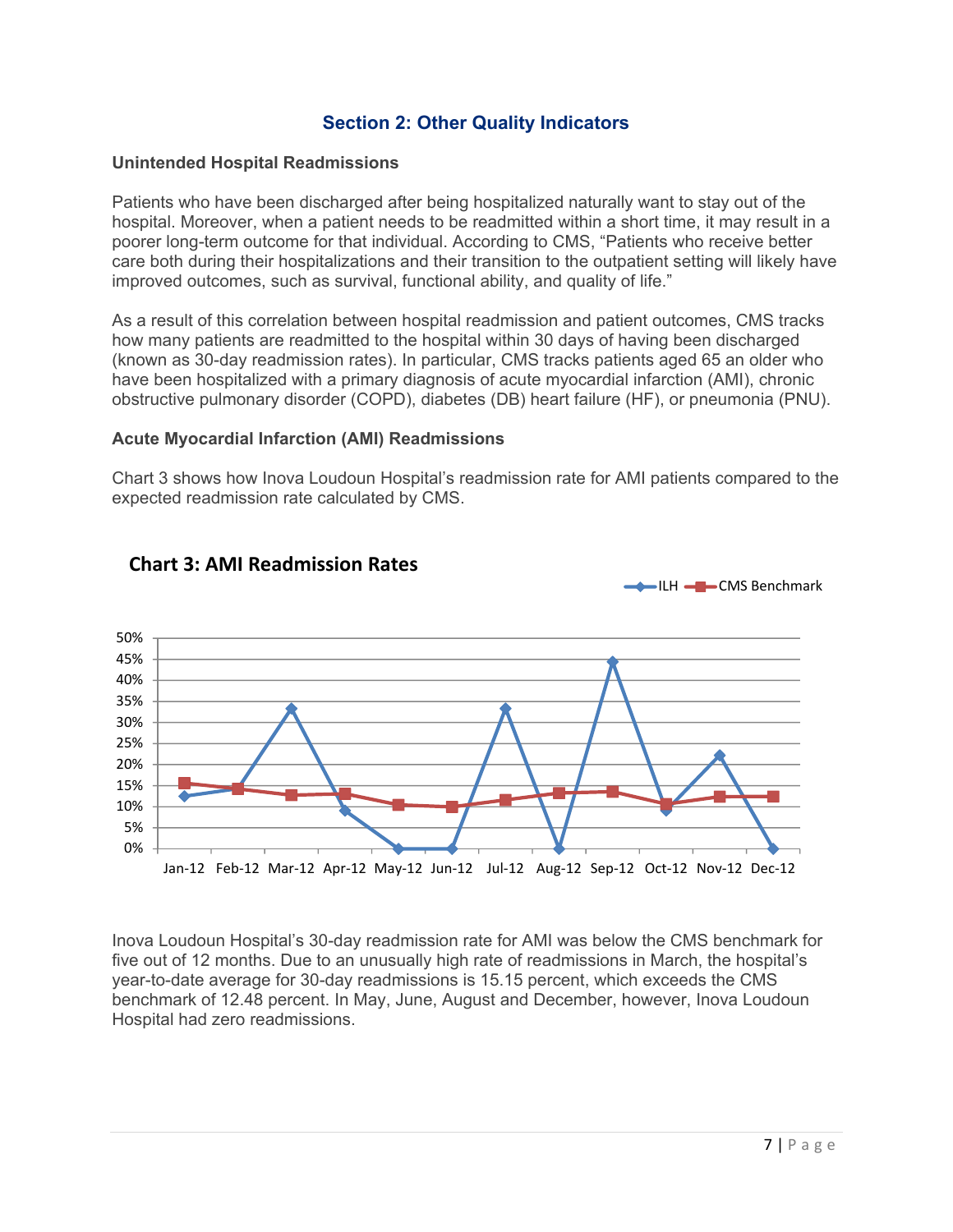## **Chronic Obstructive Pulmonary Disorder (COPD) Readmissions**

Chart 4 shows the readmission rate for COPD patients as compared to the expected readmission rate developed by CMS.



**Chart 4: COPD Readmission Rates**

Inova Loudoun Hospital's readmission rate for COPD was slightly higher than the CMS expected rate for 2012.

#### **Diabetes (DB) Readmissions**

The actual and expected readmission rates for diabetes patients are reflected in Chart 5.





Inova Loudoun Hospital's readmission rates for diabetes patients were below CMS benchmarks for five out of 12 months. The average rate for the 2012 was at the CMS average expected rate.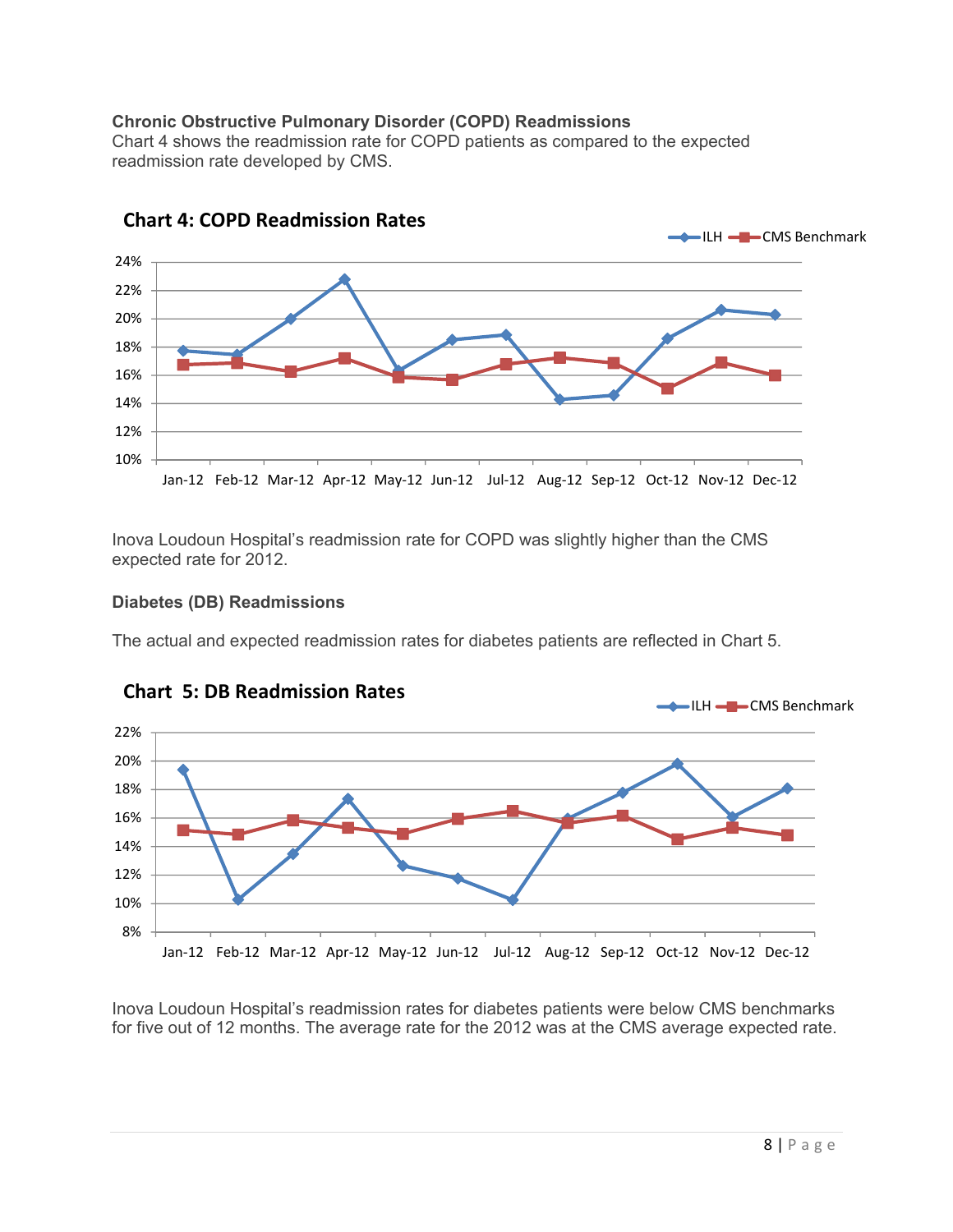## **Heart Failure (HF) Readmissions**

Chart 6 compares Inova Loudoun's Hospital's HF readmission rates to the expected rates calculated by CMS.



Inova Loudoun Hospital's heart failure readmission rates were below CMS benchmarks for six out of 12 months and were below the CMS average expected rate for 2012.

#### **Pneumonia (PNU) Readmissions**

In Chart 7, Inova Loudoun Hospital's readmission rates for pneumonia patients are compared to the expected rates calculated by CMS.



# **Chart 7: Pneumonia Readmission Rates**

Inova Loudoun Hospital's readmission rates for pneumonia patients were below the expected rates in six of the 12 months for 2012. The average readmission rate for the 2012 was below the CMS expected rate.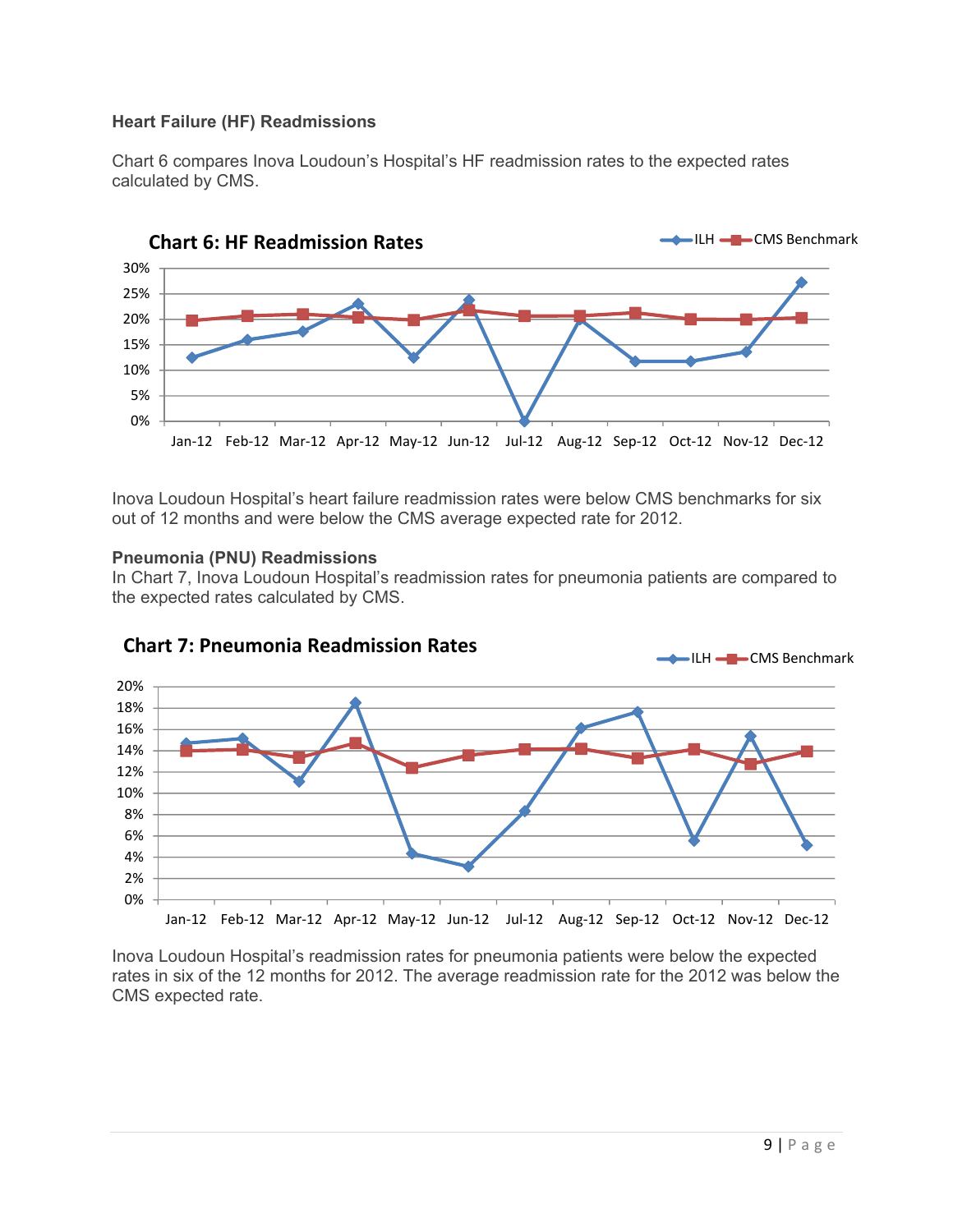## **Hospital Acquired Conditions**

CMS began to track each hospital's incidence of hospital acquired conditions (HAC) in 2008. An HAC is a medical condition (examples include catheter associated urinary tract infections, certain blood stream infections, and injuries from falls) that was not present when the patient was admitted to the hospital.



## **Chart 8: Hospital Acquired Conditions**

As Chart 8 shows, Inova Loudoun Hospital has consistently reduced the number of Hospital Acquired Conditions that occur at the hospital, from 10 in 2010 to three in 2012.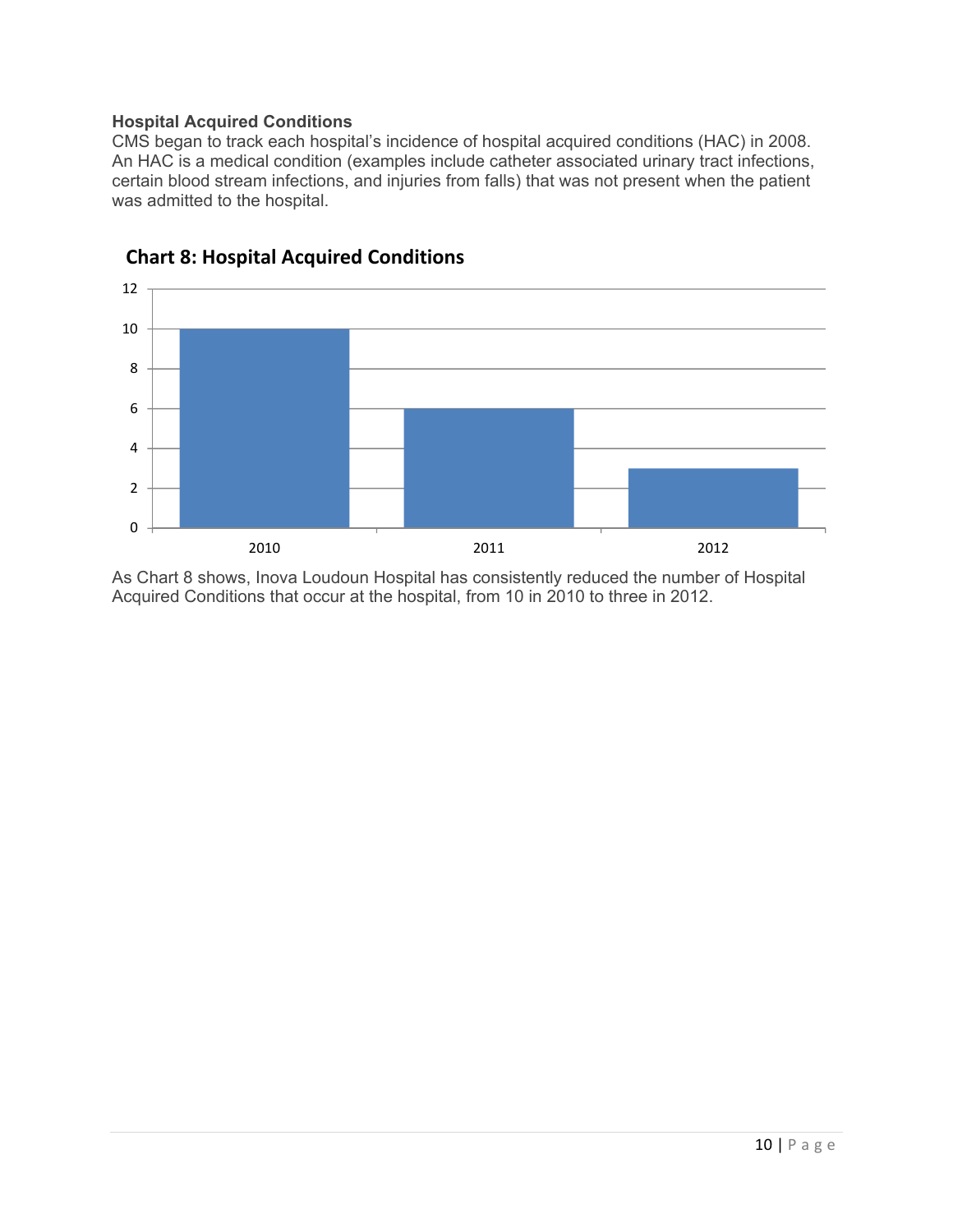## **Section 3: Patient Satisfaction**

To measure patient satisfaction, Inova uses the Hospital Consumer Assessment of Healthcare Providers and Systems (HCAHPS), which was developed by CMS and AHRQ to serve as a standardized patient experience survey. By using HCAHPS benchmarks, hospitals can compare their patient satisfaction data with that of other hospitals around the country.

The HCAHPS patient experience survey collects data in six categories:

- 1. Nursing Communication, which covers the degree to which patients felt the hospital's nurses treated them with courtesy and respect, listened carefully to them, and explained things in a way they could understand.
- 2. Physician Communication, which measures how well patients felt that doctors treated them with courtesy and respect, listened carefully to them, and explained things in a way they could understand.
- 3. Responsiveness of Staff, which asks patients to rate how quickly staff responded to the patient's call bell and the timeliness of assistance in getting to the bathroom.
- 4. Pain Management asks patients whether their pain was well controlled during their hospital stay and if hospital staff did everything possible to help with patients' pain.
- 5. Communication of Medications covers whether hospital staff explained what each medication was for and if they described possible side effects.
- 6. Discharge Instructions measures whether the patient's healthcare team talked about whether help was available for the patient at home and provided written information about the patient's health condition and symptoms.

Table 6 shows Inova Loudoun Hospital's year-to-date patient satisfaction scores for 2012. To the right of the hospital's scores are the HCAHPS benchmark scores for  $50<sup>th</sup>$  percentile,  $75<sup>th</sup>$ percentile, and 95<sup>th</sup> percentile nationally.

|                                 | <b>ILH 2012</b> | 50th %tile | 75th %tile | 95th %tile |
|---------------------------------|-----------------|------------|------------|------------|
| <b>Nursing Communication</b>    | 78.03           | 75.18      | 79.00      | 84.70      |
| <b>Physician Communication</b>  | 77.64           | 79.42      | 83.50      | 88.95      |
| Responsiveness                  | 62.99           | 61.82      | 69.50      | 77.69      |
| Pain Management                 | 69.56           | 68.75      | 72.50      | 77.90      |
| <b>Medication Communication</b> | 61.91           | 59.28      | 63.00      | 70.42      |
| <b>Discharge Instructions</b>   | 86.26           | 81.93      | 85.00      | 89.09      |

## **Table 6: HCAHPS Patient Satisfaction Data**

Inova Loudoun Hospital's goal for 2012 is to achieve scores at the 75<sup>th</sup> percentile or greater for each section of the patient experience survey. As the data shows, this is an area that requires improvement. Inova Loudoun Hospital has introduced several initiatives to improve patient experience at the hospital. One such initiative is profiled in Section 4.